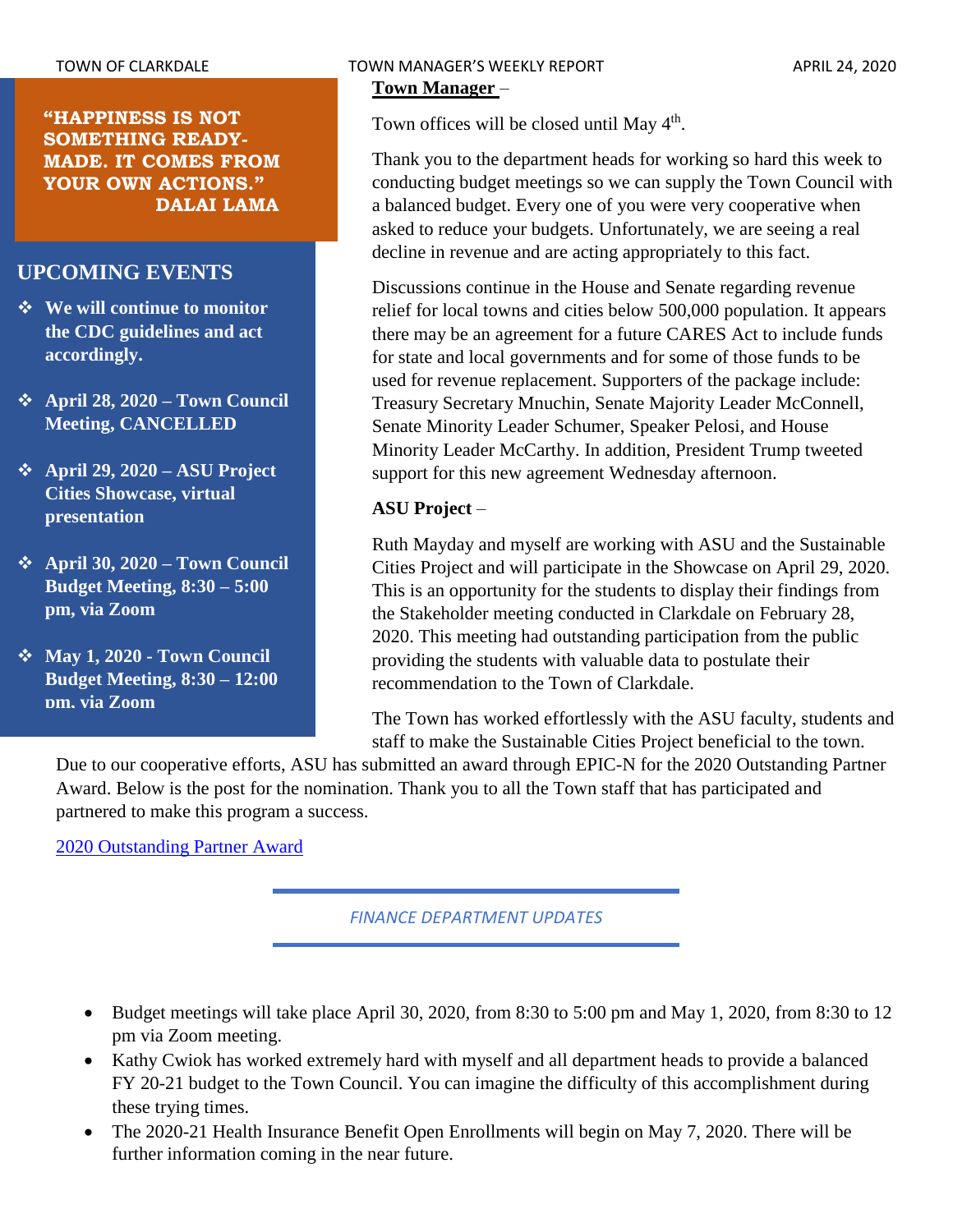TOWN OF CLARKDALE TOWN MANAGER'S WEEKLY REPORT APRIL 24, 2020

# Yavapai County COVID-19 Update 4/24/2020 9:15:00 AM

| <b>Yavapai County</b>         |                  |                                                                                                    |                                                                                                      | Arizona                 |                |
|-------------------------------|------------------|----------------------------------------------------------------------------------------------------|------------------------------------------------------------------------------------------------------|-------------------------|----------------|
| <b>Confirmed Cases:</b><br>75 | Deaths: 1        |                                                                                                    | Recoveries: 6                                                                                        | Cases: 6045 Deaths: 266 |                |
| <b>Yavapai Case Locations</b> |                  | Yavapai Tests                                                                                      |                                                                                                      | Yavapai Case Details    |                |
| Cottonwood                    | 9                | Total Tested 2178                                                                                  |                                                                                                      | Age                     | Count          |
| Prescott                      | 16               | Negative                                                                                           | 2103<br>96.6%                                                                                        | 0 to 17                 | 7 <sup>1</sup> |
| <b>Prescott Valley</b>        | 16               | Positive                                                                                           | 75                                                                                                   | 18 to 44                | 14             |
| Sedona                        | 9                |                                                                                                    |                                                                                                      | 45 to 54                | 13             |
| Other Quad Cities             | 11               | *2 cases were<br>determined to<br>be in<br>Coconino                                                |                                                                                                      | $55$ to $64$            | 15             |
| Other Verde                   | 8                |                                                                                                    |                                                                                                      | 65 to 74                | 17             |
| Mayer                         | 6                |                                                                                                    |                                                                                                      | 75 and older            | 9              |
|                               | Hospitalizations |                                                                                                    |                                                                                                      |                         |                |
|                               |                  | YRMC 3                                                                                             | 6 PUI (West Campus)                                                                                  | Male                    | 31             |
|                               |                  |                                                                                                    | 2 PUI (East Campus)                                                                                  | Female                  | 44             |
|                               |                  | VVMC <sub>2</sub>                                                                                  | <b>11 PUI</b>                                                                                        |                         |                |
|                               |                  | <b>VA</b><br>$\mathbf{0}$                                                                          | 0 PUI                                                                                                |                         |                |
|                               |                  | results still pending.<br><i>*</i> These numbers are only<br>COVID-19 related<br>hospitalizations. | * A PUI is an in-patient who has<br>been admitted for care that has<br>been tested for COVID-19 with |                         |                |

Testing Sites in [Yavapai](http://www.yavapai.us/Portals/39/Testing%20Sites%20in%20Yavapai%20County.pdf) County

[Emergency](http://www.yavapai.us/Portals/39/PPE%20Donations.pdf) Operations Center Personal Protection Equipment (PPE) Donations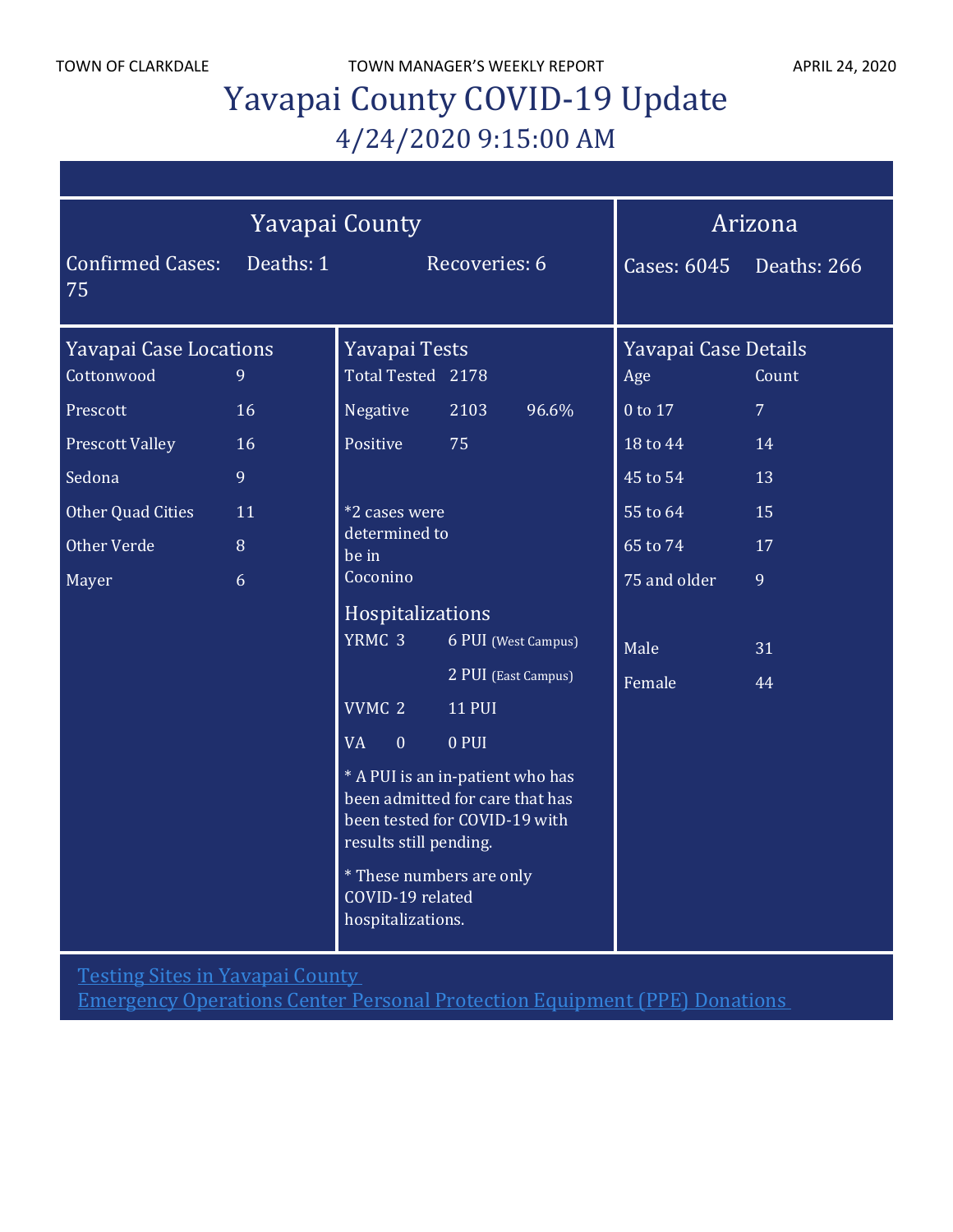## *PARKS & RECREATION DEPARTMENT UPDATES*

## Parks and Recreation Event, Program and Activity Reports –

• Arizona Community Foundation (ACF) Sedona Grant Application was completed this week. If the grant is fully funded it would provide \$10,000 for the construction of the educational water feature at Selna/Mongini Park. This is a second of two (2) grant opportunities through Arizona Community Foundation. The first was ACF Yavapai County for \$20,000. Award announcements will come late June or early July.

## Special Event Updates -

• A new Special Event application was received this week from Bodega Pierce Winery. The event is a collaboration of Clarkdale wineries to promote a Wine Pick Up event at one location. The event will take place on the same day as the Verde Valley Wine Festival was scheduled, May 9th from noon to 6 pm. Currently patrons can do curbside pickup at each individual winery but the sales have declined dramatically. This collaborative event will give patrons a chance to come to one location and purchase wine from 5 local wineries without leaving their car. Organizers will practice appropriate COVID 19 public safety precautions during the event.

> *COMMUNITY DEVELOPMENT DEPARTMENT UPDATES*

- General Plan Committee This meeting was held April 21, 2020 via Zoom and consisted of Ruth Mayday reviewing elements of the General Plan. This was to provide perspective for the Committee members. The next meeting will take place May 19, 2020. The Committee members will begin to review the Introduction portion of the General Plan.
- Code Enforcement No new complaints received this week.
- Tuzigoot Road **–** Justin Vitarello submitted his site plan for his project; it has been distributed for PAR review and comments.
- Trails Mike is working with Aravaipa Running as they plan a 250-mile foot race from Black Canyon City to Flagstaff. The race is planned for May of 2021 and they hope to pass through Clarkdale. Specific routes yet to be determined.
- Development Construction at Mountain Gate remains steady. There are 21 new single family residents under construction; four (4) sales in March and two (2) in April, consistent with 2019. All spec homes have sold. Mandalay anticipates submitting for four (4) new spec homes in the near future, and will be building two (2) new models, in addition to the 21 currently under construction. Our understanding is Crossroads at Mingus will begin three (3) new homes.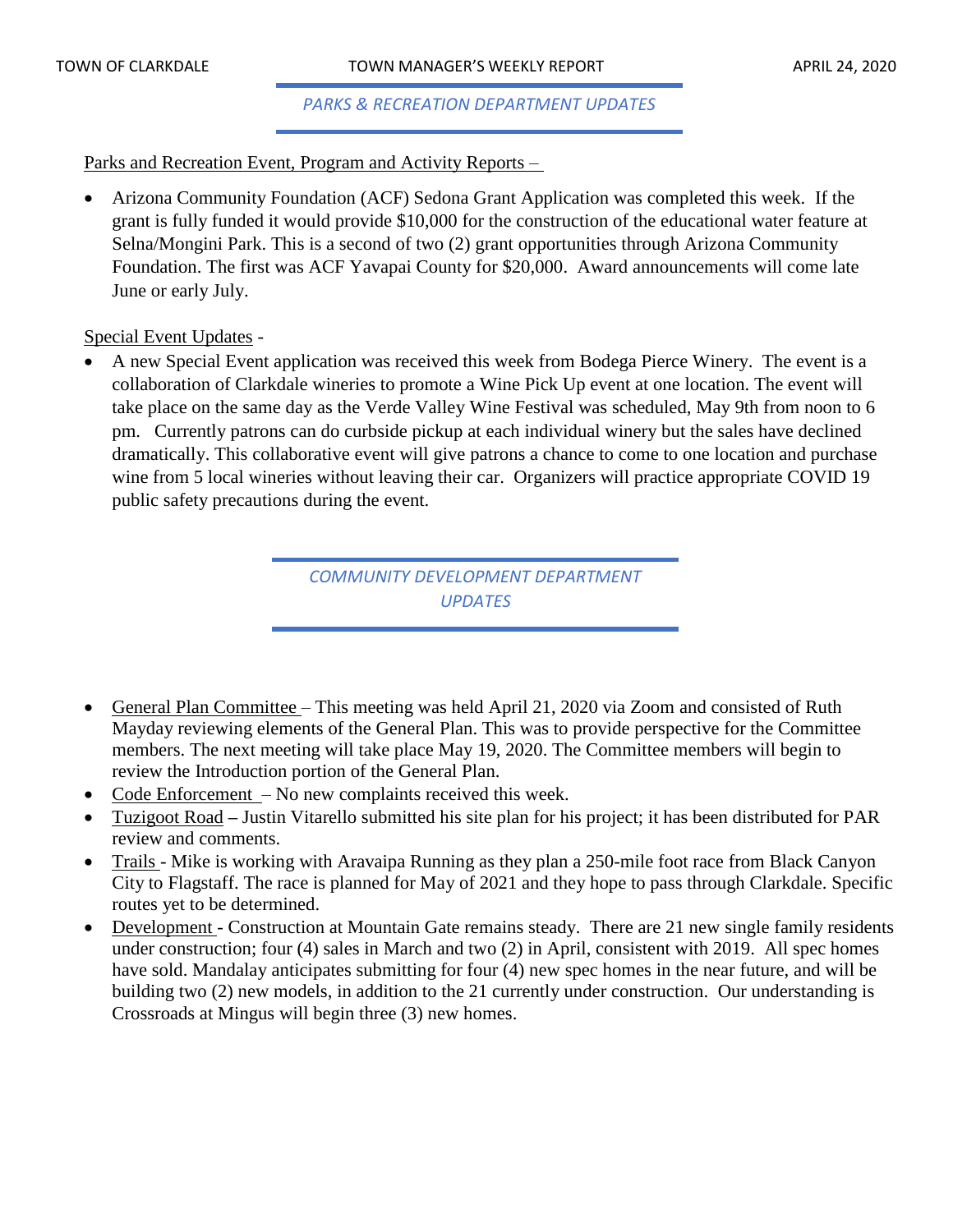# TOWN OF CLARKDALE TOWN MANAGER'S WEEKLY REPORT TOWN OF CLARKDALE Weekly Report

|                                         | <b>FEE</b>     |
|-----------------------------------------|----------------|
| 01168 - SUMMIT PROPERTY CONSTRUCTION    | \$30.00        |
| 092640 - SOLAR / 560 SKYLINE BLVD       | \$50.00        |
| 092638 - GRADING / 625 CLIFFSIDE DR     | \$222.00       |
| 092642 - RE-ROOF / 1308 FIRST SOUTH ST. | \$50.00        |
| 092646 - ELECTRICAL / 380 CELESTIAL DR  | \$150.00       |
| 092648 - ACCESSORY / 201 NEW VENTURE RD | \$80.00        |
|                                         | \$582.00       |
|                                         | <b>DETAILS</b> |

# *POLICE DEPARTMENT UPDATES*

#### **Major incidents reported to the department for the week of 4/15 through 4/21/20:**

- $4/15/20 A$  female resident of Foothills Terrace was defrauded of \$29,000 in a phone scam. Officer Lohman is investigating.
- 4/16/20 Officer Candelaria spoke with a juvenile who is receiving harassing Instagram messages from a juvenile Clarkdale resident. He is attempting to locate and speak with the suspect.
- 4/17/20 Officer Deming responded to a dispute between a husband and wife in Mountain Gate. They were both cited for disorderly conduct per domestic violence and separated for the night. There were five (5) children in the home. Officer Fricke assisted along with the Spectrum Mobile Crisis Team.
- 4/17/20 Officer Fricke arrested a female suspect for criminal trespassing and disorderly conduct in Upper Clarkdale. Officer Deming assisted.
- 4/18/20 Officer Deming handled a disorderly conduct call in Centerville between a mother and daughter. The parties were separated and no one was charged.
- 4/19/20 SRO Brundridge and Officer Guth are investigating a domestic violence incident at an apartment complex. Reportedly the male suspect crashed his vehicle into his girlfriend's vehicle, while she and a child were inside, then fled. SRO Brundridge and Officer Guth located the vehicle and obtained a search warrant, finding drugs during their search. The investigation is ongoing and SRO Brundridge is communicating with the suspect through his attorney. Pending charges include endangerment, aggravated assault, criminal damage, hit and run, and disorderly conduct, all per

| <b>Total Calls</b>                           | 35 |
|----------------------------------------------|----|
| <b>Calls Criminal in Nature</b>              | 8  |
| <b>Traffic Stops</b>                         |    |
| Citations                                    | 0  |
| Warnings                                     |    |
| Citations – non-traffic                      | 3  |
| <b>Requests for Citizen Assistance</b>       | 8  |
| <b>Animal Problems</b>                       | 3  |
| Requests by Other Agencies<br>for Assistance | 2  |
| Responses to Calls at the RAPs               |    |
| <b>Domestic Violence Calls</b>               | 3  |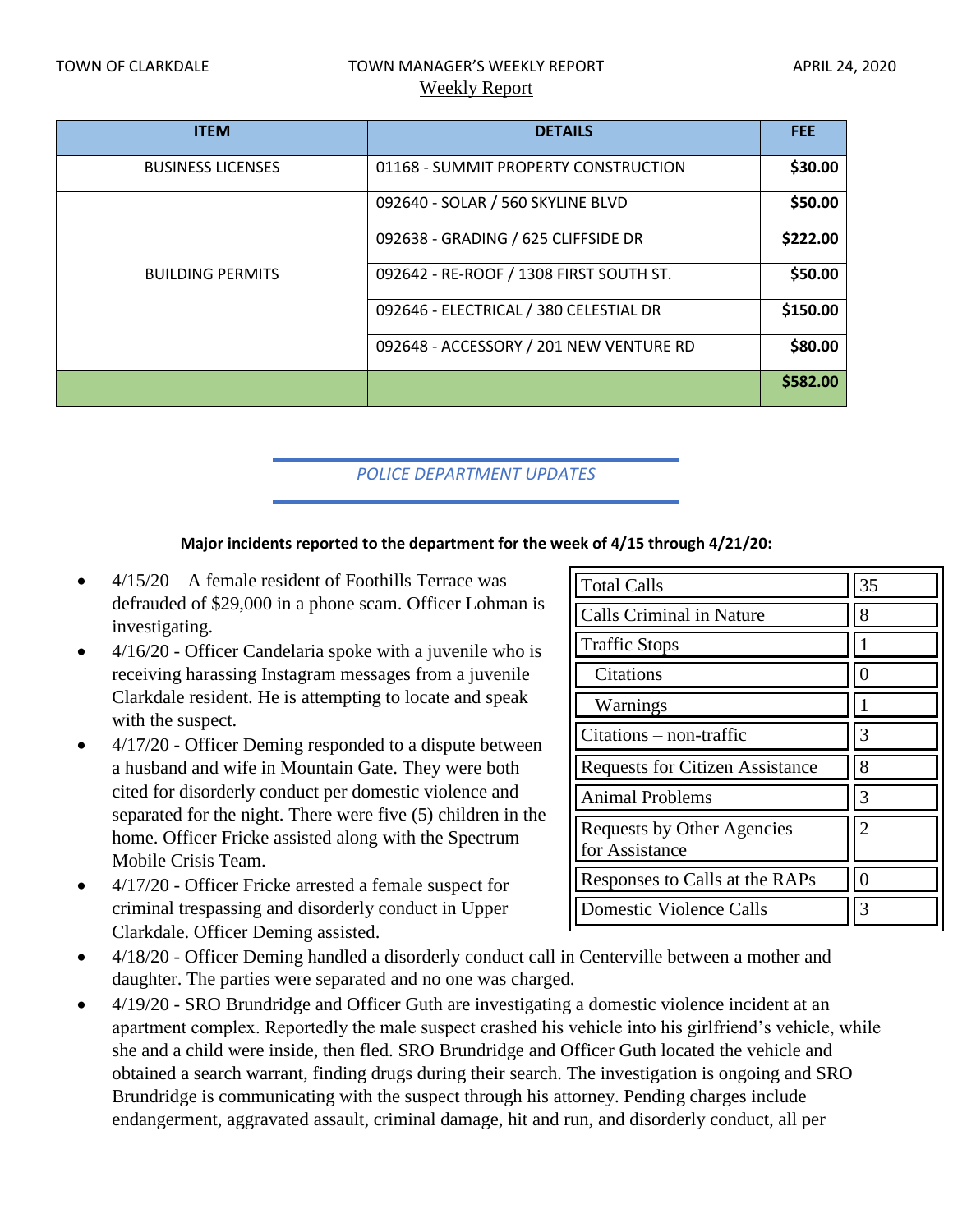## TOWN OF CLARKDALE TOWN MANAGER'S WEEKLY REPORT TOWN OF CLARKDALE

domestic violence. Drug charges include possession of dangerous drug (cocaine) and possession of prescription drug (narcotic). Det. Johnston also assisted.

- 4/20/20 Officer Guth and SRO Brundridge checked out criminal damage at an apartment complex (door pried open). Nothing appeared to be stolen. Officer Guth is attempting to locate the suspect(s).
- 4/20/20 Officer Lohman and Chief Taylor responded to a suicide in Mingus Shadows. No foul play is suspected.
- 4/21/20 Officer Lohman is investigating the theft of a license plate from a vehicle in the Black Hills neighborhood. There are no leads.

# Notable Events

- 4/21/20 Verde River Ambassador and Varsity Coach Andrea Meyer and members of the Mingus High School girls' tennis team picked up more trash along Broadway. Thanks team!
- 4/21/20 Non-sworn Operations Supervisor Jen Julian attended a webinar "Transitioning to NIBRS." NIBRS is the National Incident Based Reporting System which will replace the current Uniform Crime Reporting system in January 2021. Clarkdale's crime statistics are reported monthly to Arizona Department of Public Safety, which then reports the state's data to the FBI.

The police department recognizes all essential workers during this public health threat and we specifically want to acknowledge nurses and other healthcare workers. We put law enforcement/healthcare decals on our patrol vehicles and are giving away decals to residents. See our popular post on Facebook and let us know if you'd like a sticker of your own.

We are also partnering with the Yavapai College Student Nurses' Association – Verde Campus to collect donations for local nursing homes. Please see the flyer for more details. While our lobby is closed, you can leave donations outside the PD front door.